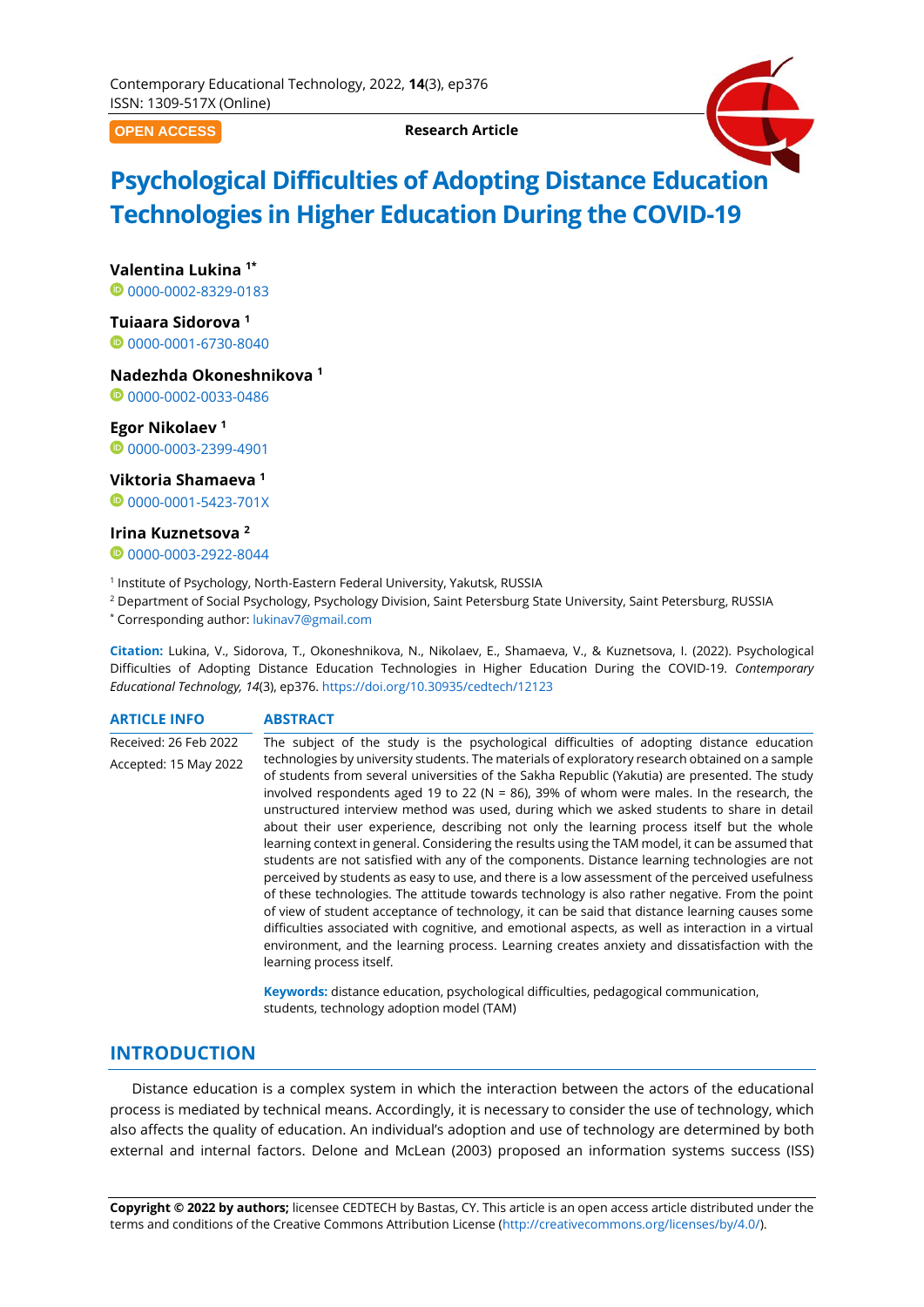model that includes six factors: System Quality, Information Quality, Service Quality, Intention to Use, User Satisfaction, and Individual Benefit.

A cursory analysis of the national publications in RSCI on learning through distance education technologies showed that most of the research is aimed at identifying and analyzing the positive aspects. The benefits of distance learning include autonomy, cost-effectiveness, lack of stress due to lifestyle changes, and the mediated nature of the interaction between a student and a teacher (Gatan et al., 2021; Kirby, 2021; Marchuk, 2013; Qarkaxhja et al., 2021; Serebrennikova, 2015; Tovar-Gálvez, 2021; Tugun et al., 2020; Usak et al., 2020; Zachariou et al., 2020). Some studies address the psychological aspects of distance education technology use among higher education students. These studies focus on parameters of dominant cognitive style (Kasatkina, 2010), the level of subjective control and self-regulation (Aismontas & Udin Aktkher, 2013), the peculiarities of perception and reconstruction of the image of the teacher by students of psychological and pedagogical specialties in the process of viewing video lecture fragments (Panferov et al., 2018), and the psychological status of higher education students in Covid-19 (Wang & Zhao, 2020; Wang et al., 2020). The transition to distance education revealed several significant challenges, the least of which is technical unpreparedness. The introduction of technological means into the educational system with which educational actors interact leads to the emergence of various phenomena of psychological nature: resistance to new technologies and activities, a change in communication style, confidence in interacting with technology, neuropsychic tension, and stress, etc. Unfortunately, as Zhuravlev and Nestik (2019) note, thinking about the future has tended to focus on technological issues of digitization, and very little research has been done on understanding the processes and changes that happen to a person (Nestik, 2018; Zhuravlev & Nestik, 2019). Delone and McLean's (2003) information systems success model is one of the first explanatory models; it has been tested in various areas of human life: Enterprise systems, knowledge management systems, e-commerce, online stores, etc. (DeLone & McLean, 2003). The research results show that the use of the system and user satisfaction is directly related to the quality of the system itself and the information transmitted.

The Technology Acceptance Model by Davis (1989) has become widespread (TAM - Technology Acceptance Model), which was developed based on Fishbein and Ajzen's (1975) theory of reasoned action. This model makes it possible to predict the practical use of technologies, and numerous studies have confirmed its validity. Its' aim is to explain and predict the adoption of information technology. It analyzes and explores the factors that influence the acceptance of particular information technology The model includes six elements: perceived ease of use, perceived usefulness, attitudes towards technology, intent to use the technology, and actual use. The actual use of technology is determined primarily by variables such as ease of use and usefulness. The perceived ease of use of the technology is when a person does not have to make any additional effort when using the system. The perceived usefulness reflects one's opinion of whether the productivity and efficiency of activities are improved by the use of technology (Davis, 1989; Tkáčová et al., 2021).

Later, Davis' (1989) model was extended to include other variables such as perceived enjoyment (Davis et al., 1992; Ngo et al., 2021; Saade et al., 2008; Venkatesh, 2000), self-efficacy, people's assessment of their ability to perform a given task (Venkatesh et al., 2012). Later, playfulness was added to the TAM model. It is characterized by focusing on activities and sensory or cognitive curiosity and feeling pleasure (enjoyment) when finding what is happening interesting (Moon & Kim, 2001).

Another model widely used in the literature is TPACK (Technology, Pedagogy, and Content Knowledge). The TPACK framework divides target knowledge into three types: Content, Pedagogy, and Technology. The intertwining of these three areas results in four main domains: Pedagogical Content Knowledge (PCK), Technological Content Knowledge (TCK), Technological Pedagogical Knowledge (TPK), and Technology, Pedagogy, and Content Knowledge (TPACK).

What competencies we need is another question that arises in the context of the widespread use of distance education technologies. Wan et al. (2008) introduced the concept of virtual competence, which is the ability to make the best use of the virtual environment. The virtual competence framework includes the following components: virtual self-efficacy, virtual media competence, and virtual communication competence. Virtual self-efficacy is determined by the degree of confidence in using information and communication technologies to solve problems and also contributes to the willingness to make efforts to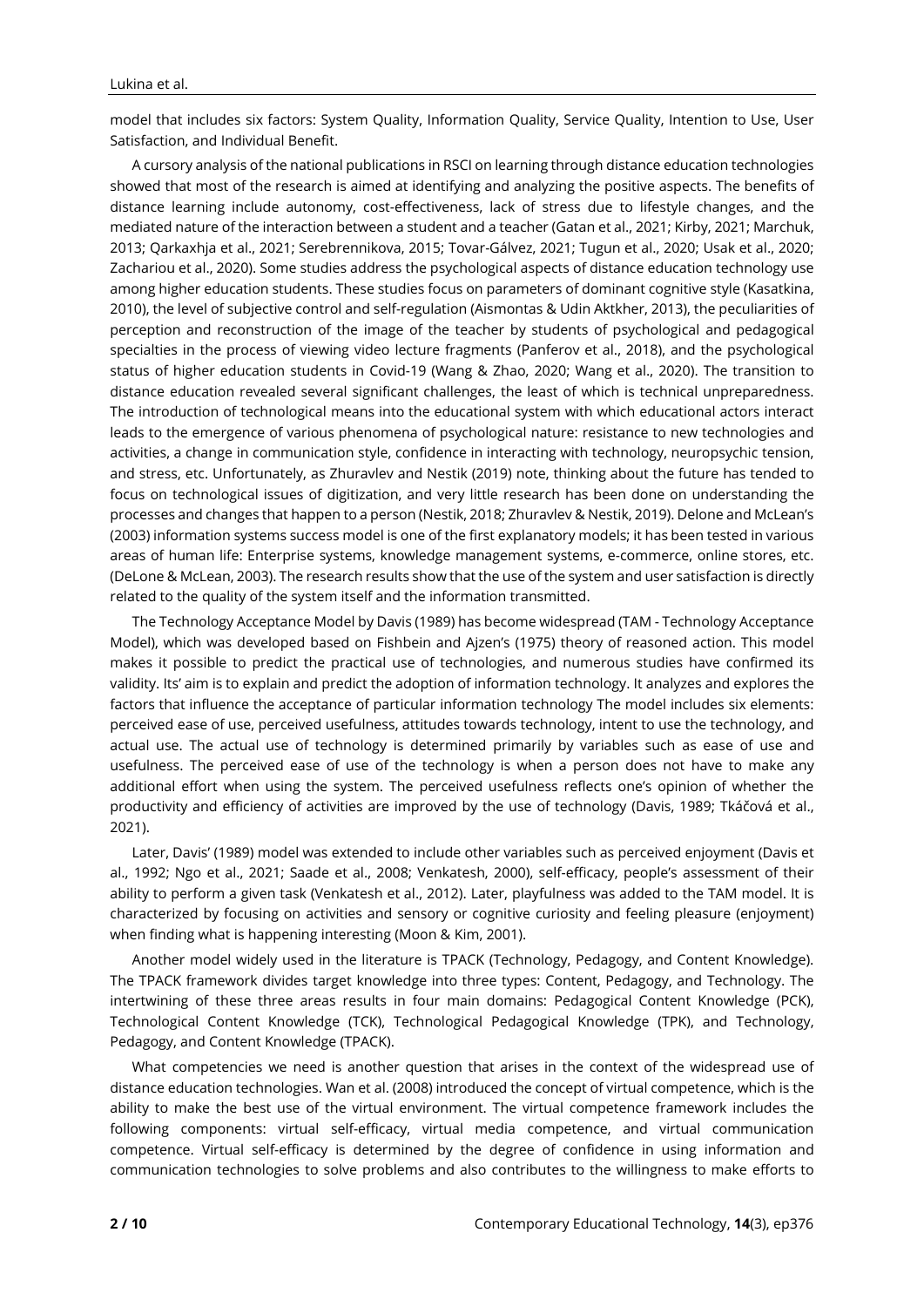overcome difficulties. The authors consider virtual media competencies as technical skills for performing in a virtual environment. The third component refers to the knowledge and skills in building social relationships in a virtual environment. Research has shown that experience in using information and communication technologies (e.g., searching for information, communicating) does not guarantee successful e-learning and user satisfaction. Students should build virtual competencies that determine their success in their studies.

The researchers note that the TAM model is commonly used in the banking and technology sectors. For successful implementation of technology in education, it is necessary to understand what factors are critical for effective e-learning and student satisfaction. The purpose of this study is to explore the psychological difficulties in the adoption of distance learning technologies in higher education during the 19th century.

# **MATERIALS AND METHODS**

This article presents the results of the analysis of the distance learning experience of university students and considers the main psychological difficulties that they face. The research is exploratory and aims to identify those areas that may be of interest in the future for a deeper study.

*Description of the study*. The study was conducted between April 2020 and April 2021. The transition to distance learning in our region (the Sakha Republic (Yakutia) took place on March 17, 2020, and by the time the study began, students had been studying remotely for three weeks.

Participants: A total of 86 undergraduate students from various specialties were the participants in this study. They were enrolled in various courses at the university. Among the participants, 60% of them were male, while the rest (40%) were female. All of them were higher education students at the university in Russia.

Data Collection: The unstructured interview, which is one of the qualitative methods, was used to explore the psychological difficulties of university students in adopting distance learning technologies. During the interviews, we asked students to tell in detail about their user experience, describing not only the learning process itself, but in general the entire learning context (what they do while listening to lectures, what is happening around at this moment, etc.). The unstructured approach was chosen to acquire rich information about the difficulties of adopting distance education technologies. This kind of data collection allowed researchers an opportunity to obtain much information about the experiences of the students and provided participants the freedom to explain the psychological difficulties that they may have faced during the use of distance learning technologies. In its nature, unstructured interviews are open-ended, while "*structured interviews are similar to surveys*" (Zhang & Wildemuth, 2009, p. 239). In addition, unstructured interviews are "... a way to understand the complex behavior of people without imposing any a priori categorization, which might *limit the field of inquiry*." (Zhang & Wildemuth, 2009, p. 240). Hence, unstructured interviews can be accepted as one of the qualitative data collection tools (Moyle, 2002; Zhang & Wildemuth, 2009).

Procedure: In this study, researchers using Zoom and WhatsApp conducted the interviews. In most cases, excerpts from interviews have not been edited in terms of language use. In this work, we used terms such as UX design and computer science for a consistent understanding of these terms. We understand user experience as a set of effects experienced by the user as a result of interaction with a system or device, including perceived ease of use and usefulness, emotional impact during work, and memories that remain after interaction (Hartson & Pyla, 2012). The study of user experience will allow understanding of the difficulties that students experience when studying remotely.

Data Analysis: The data obtained from the interviews were analyzed by researchers. For the analyses, all researchers read the interviews. While reading the interviews, they took notes. Later, they determined codes and themes that were used in the data analysis. Then, two researchers individually analyzed the data separately from each other. After the analyses, two researchers compared and discussed their analyses to reach a consensus for the data analysis. Afterward, it was calculated agreement between the two researchers. Accordingly, a level of %89 agreement was found among researchers.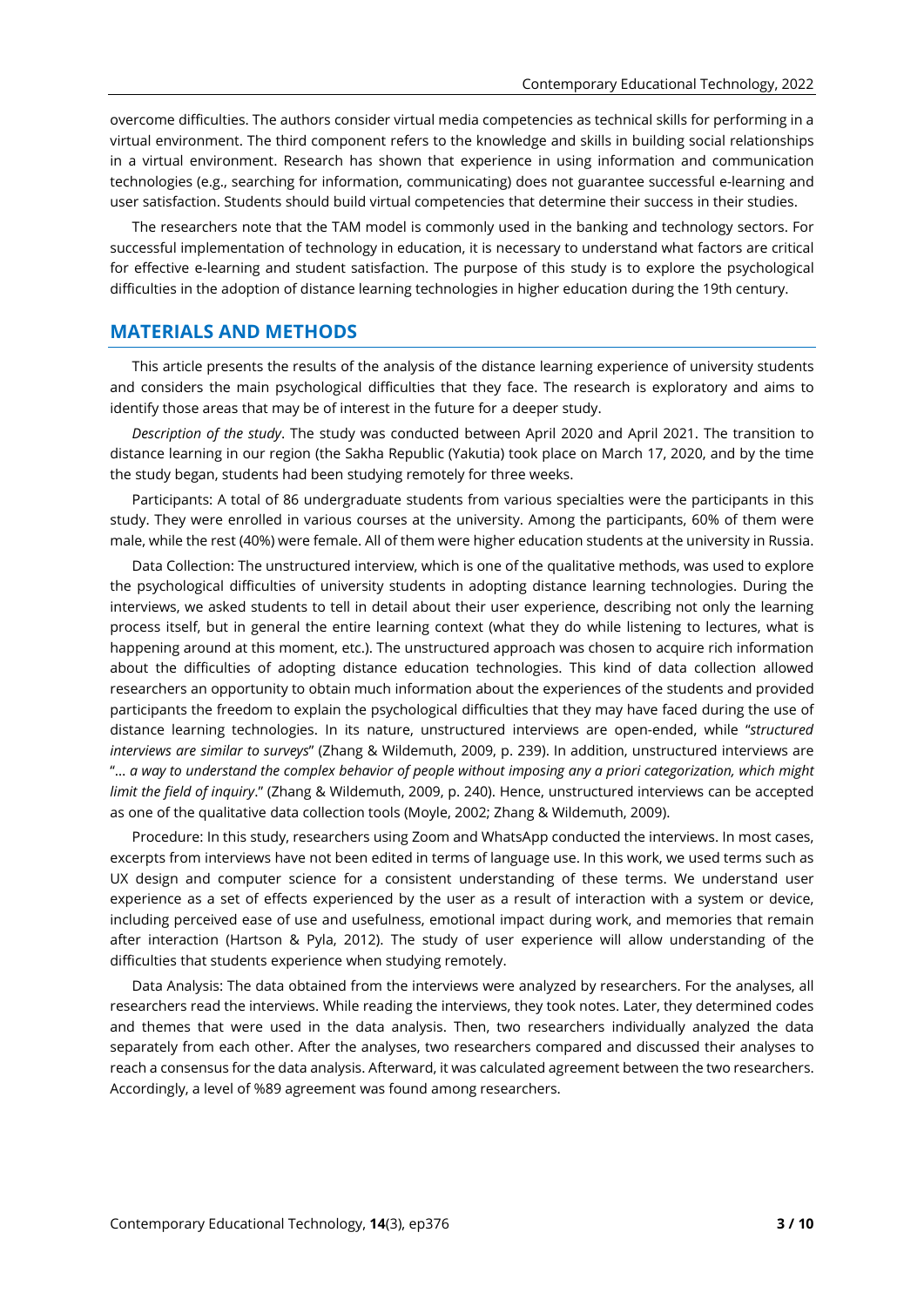| <u>, www.array.com/array.com/arrivalent/array/array/array.com/array.com/array/array/array/array/array/</u> |                                                                                |                                                                                                                               |
|------------------------------------------------------------------------------------------------------------|--------------------------------------------------------------------------------|-------------------------------------------------------------------------------------------------------------------------------|
| Nº                                                                                                         | Psychological Difficulties                                                     | Reasons                                                                                                                       |
|                                                                                                            | Lack of emotions in the process of<br>communication                            | Reducing the completeness of the implemented communication tasks                                                              |
|                                                                                                            | Low technological efficiency of the<br>introduction of e-learning technologies | Poor technical equipment, poor quality of the Internet                                                                        |
|                                                                                                            | The psychological barriers                                                     | Subjective education, the experience of the subject of some complexity,<br>unusualness, non-standard, contradictory situation |
|                                                                                                            | Weak digital competencies                                                      | The problem of personal preparedness for distance learning education                                                          |

**Table 1.** The psychological difficulties of accepting distance educational technologies by students

## **RESULTS**

Initially, let us turn to the analysis of those statements that affect various aspects of communication, since the entire learning process is, in fact, communication. This position is also confirmed by a large number of students' statements, which touch upon its various aspects (**Table 1**).

*Lack of emotions in the process of communication:* Perhaps the greatest concern, disappointment, and dissatisfaction of the respondents are associated precisely with communication issues in the broad sense. Students note a lack of emotions in the process of communication, which can be due to various reasons. Not all participants turn on their video during classes, the lack of feedback in the form of emotional reactions of the interlocutor causes discomfort ("sometimes the teacher or classmates do not turn on the camera and it's very strange as if I'm talking to myself, so you can go crazy", "when you answer to the question, it is not clear whether you are answering correctly, because often you don't know the correct answer, but you answer randomly"). In the digital space, there are tools and means for expressing emotions, perhaps they are not so diverse, but at the same time, they reflect the basic emotions (various stickers, emojis, gifs, slang interjections, and phrases), but their use has not yet become familiar to the educational process. Many studies carried out in the field of human-computer interaction (Hartson & Pyla, 2012) also confirm that non-basic emotions such as frustration, boredom, and confusion play an important role in scenarios of interaction in a virtual environment. Unfortunately, today we have a really limited number of tools that allow us to express our emotions and understand the emotions of the interlocutor in virtual communication. Although according to Wan et al. (2008), there are such options though we do not fully use them in the educational process.

Interestingly, when communicating with a teacher, students need to see the teacher's image, and not only the teacher's face but also his gestures, movements, postures (the effect of the teacher's full presence), which contributes to better perception and understanding of the educational material ("... I would like the teacher was like a blackboard so that you can see how he moves", "... the teacher sits completely motionless"). Research results show that the presence of a teacher in a video lecture increases the efficiency of mastering educational material (Lazarenko et al., 2018).

Interestingly, many respondents express a desire to see the faces of others but prefer not to show their faces. Many explained this by the fact that outwardly they were not ready for communication ("I am sitting in my homemade pajamas," "I didn't wash my head," "I don't want to see my face in the cell, it looks thicker"). The results of the study can be analyzed from different perspectives. For example, from the point of view of analyzing the phases of activity, it can be assumed that students don't dress up for online meetings, the phase of the pre-working state is not supported by actions that allow them to concentrate on work, respectively, an important stage of attunement to the upcoming activity is curtailed, which can affect the effectiveness of the activity. Another interesting aspect for further analysis is the phenomenon in which students choose not to show their faces. This is also evident in the fact that the most preferred service for students is Discord, where participants have the opportunity to communicate verbally and in writing, but their faces are hidden.

*Low technological efficiency of the introduction of e-learning technologies:* Feedback from teachers is extremely important for students ("... I don't like it because teachers give a lot of tasks and don't check it", "... some teachers give a lot of tasks and don't check it, and this is the most offensive"). Feedback from the teacher allows not only controls the process but also serves as a support in learning. In addition, high-quality feedback and teacher support can compensate for the low technological efficiency in the implementation of e-learning technologies, which is important against the background of insufficient technical equipment and Internet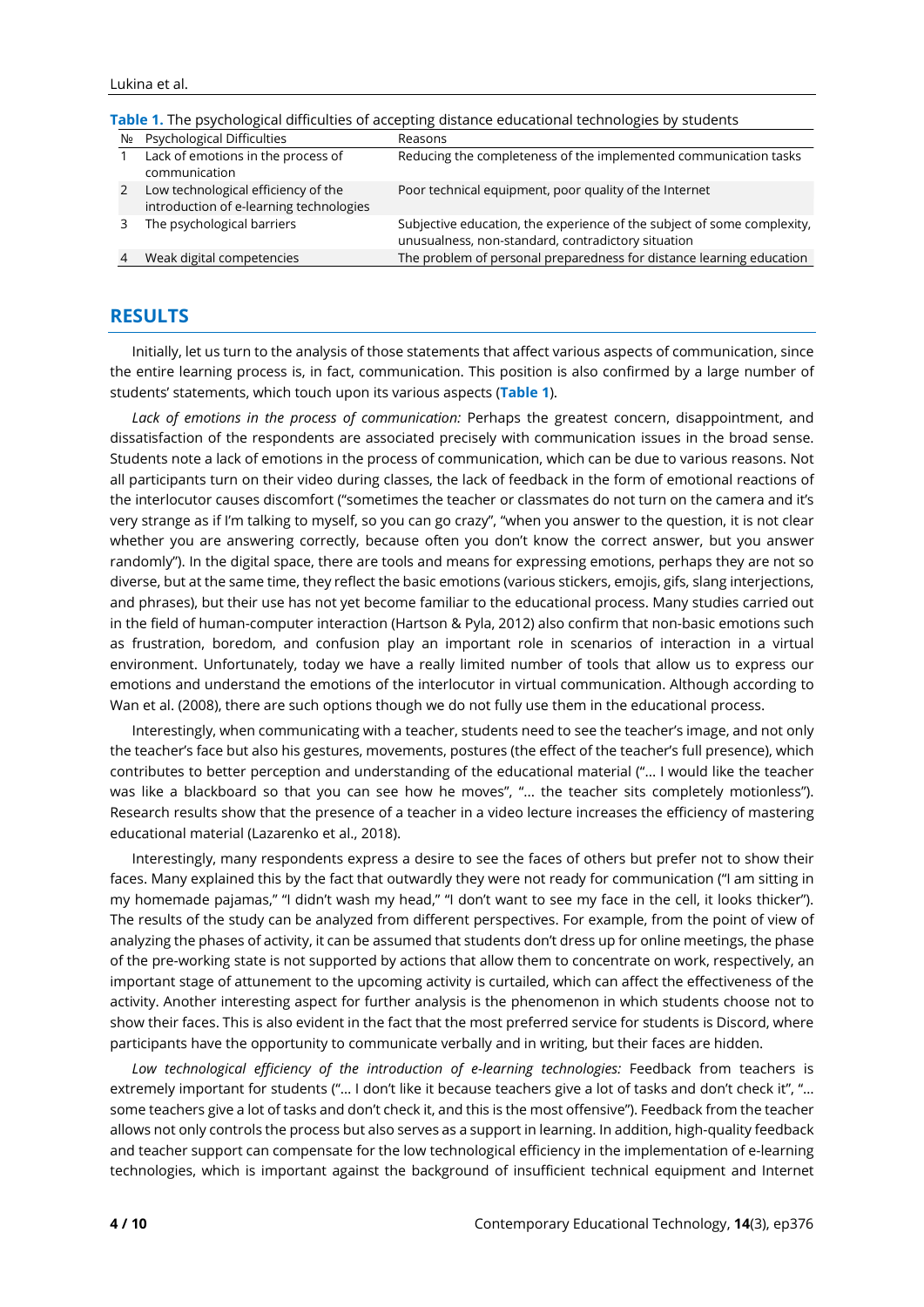connection. It is known that one of the main problems of online courses is the low percentage of course completion. Among the many reasons, lack of interactivity and a sense of isolation is recognized as the most significant.

Students' statements indicate that the familiar pedagogical communication in a virtual environment is changing, the students themselves feel it, according to one student: "I don't feel the learning process". Thus, we still have to master new ways and tools of communication through information and communication technologies.

The psychological barriers: Several difficulties are related to the implementation of pedagogical communication tasks. In terms of the completeness of communicative tasks (Zimnyaya, 1997), one can note their reduction; often communication is limited to some information on the course ("we sit stupidly and listen to the lecture," "talking head") and answers to questions ("at the seminar, we answer questions "). During online classes, tasks such as "motivation to action (verbal or non-verbal)" and "expression of attitude to the verbal or non-verbal action of a partner of pedagogical communication" are realized less often. This problem stems from the fact that at this stage distance learning is still copying "traditional" learning; the technology is used to automate the transfer of content (Wan et al., 2008). The authors emphasize that although technology can provide social interaction; these opportunities are not used in the educational process. Distance learning requires both the teacher and the student to master some methods, and tools for building interaction in a new environment, for example, using the functions "comments", "polls", "likes" and so on.

*Weak digital competencies*: Students when studying remotely in a virtual learning environment, most often do not have the opportunity to communicate with each other without being heard and seen by the teacher. Among our respondents, students who did not attend online classes preferred to study the educational material on their own ("... I do not use the ZOOM application, because the teacher drops the lecture in Moodle and I read the lecture myself"). Informal communication among students takes place outside the "walls" of the virtual classroom, mainly on social networks. Many students want to communicate with fellow students ("of course, I miss my classmates, I miss my normal life, I want to go to college normally, go out with friends, etc.", "I want to see my friends, just laugh with them"). It is known that the educational activity of full-time students is supported by several motives, among which communication, and social interaction occupy the key places. For many full-time students, it is social motives that are dominant in the motivation system.

## **DISCUSSION**

#### **Competencies of Students**

Considering communication in educational activities, two aspects can be distinguished: communications related to the educational process, and communications between students on informal topics. This division is very conditional since these communications are closely intertwined with each other. The key role of communication in learning is emphasized in the Connectivism Learning Theory by Siemens (2018). According to the author, his proposed learning theory is more consistent with the digital world. Siemens considers it necessary to revise the concept of learning, taking into account modern theories of chaos, networks, complexity, and self-organization. In the context of the avalanche of knowledge and its rapid obsolescence, the Connectivism Theory emphasizes learning as practically meaningful knowledge that is generated and supported by the network of connections that we have: "We can no longer single-handedly acquire the experience and knowledge we need to act. We acquire the necessary competencies through interconnections" (Siemens, 2018). This was pointed out by our domestic researchers, for example, Lomov (1984) wrote that communication is "not the addition, not the imposition of activities one on top of the other developing in parallel ("symmetric"), but namely the interaction of subjects entering into it as partners" (Lomov, 1984), in the process of such communication, mutual enrichment occurs not only with knowledge but also with other meanings.

Referring to the material of our research, we can make some assumptions about the competencies of students. Siemens in his theory formulates the principles of connectivism, in his opinion, the ability to learn new things is more important than the amount of already acquired knowledge, the main skill is to recognize the connections between ideas, areas of knowledge, and concepts (Siemens, 2018). According to the students'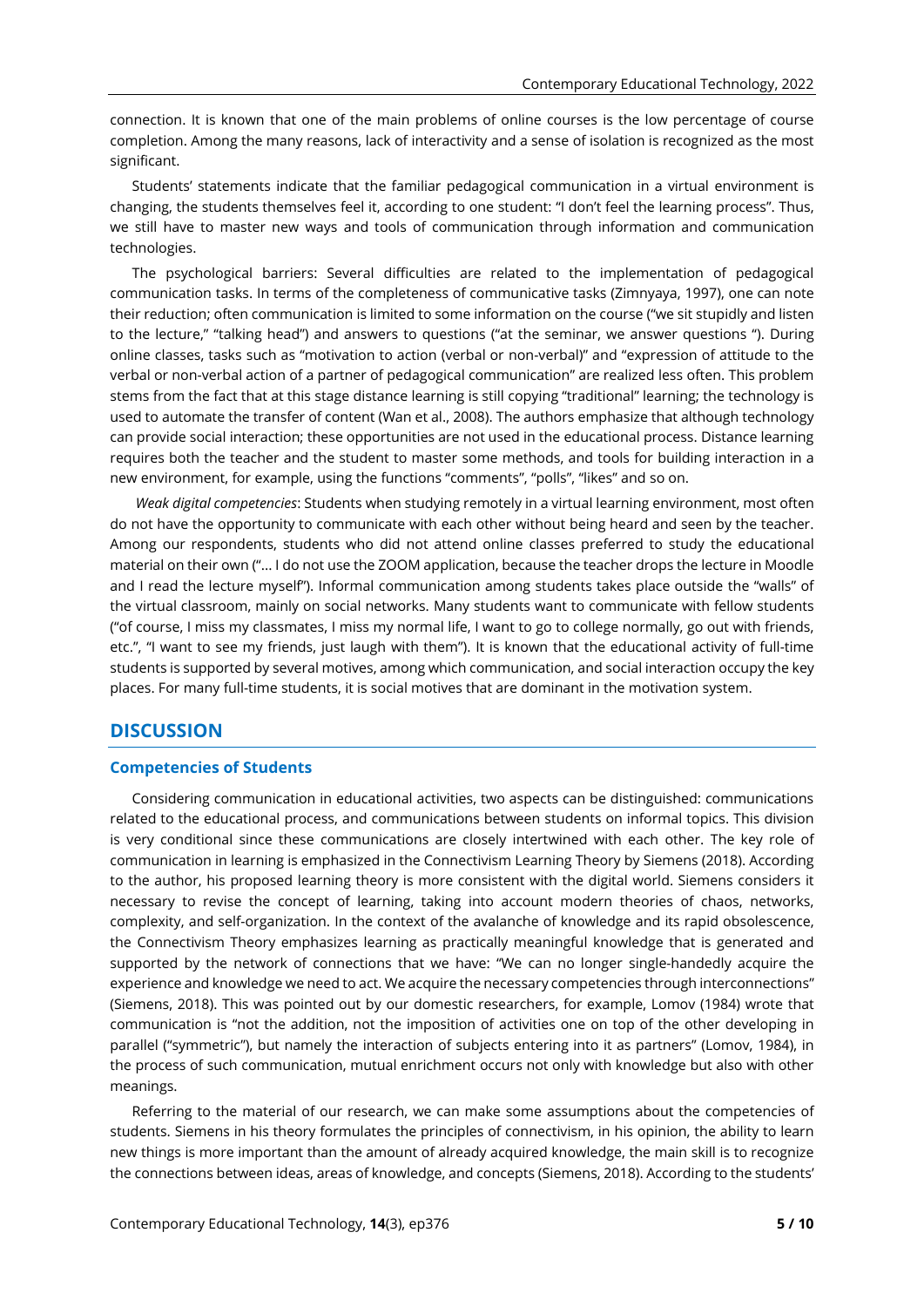statements, it can be assumed that they do not always understand the connections between different disciplines ("I don't want to do it because the subject is not interesting", "useless material"). But when analyzing the nature of tasks for independent work, we find that they are mainly aimed at increasing the amount of information (read, outline, prepare an essay, etc.), fewer tasks are given for analysis, comparison, generalization, and in isolated cases tasks are interdisciplinary.

Distance learning, which was designed to provide new education opportunities, in the current situation leads to the emergence of many psychological barriers, which are understood as "subjective education, the experience of the subject of some complexity, unusualness, non-standard, contradictory situation" (Zimnyaya, 1997). The barriers that arise impede interpersonal communication, and they are accompanied by neuropsychic stress and negative emotions. Almost all respondents say that the number of tasks has increased during the period of distance learning ("they ask too much", "there is more independent work"), the amount of literature that needs to be read and mastered on their own has increased ("some just give a list of things to read "). If the information overload has increased objectively, then there is a risk of mental overload, in addition, an excessively large amount of information leads to the activation of short-term memory, which means superficial mastering of the material, without its deep understanding and assimilation (Yakovlev & Litovchenko, 2007). If it is a subjective experience, it can arise from immersion in a new activity and mastering new actions. It is known that mental activity, an increased load on cognitive processes requires much more effort (Scholey et al., 2001).

## **The Cognitive Side of Learning**

Let's consider another aspect that affects the cognitive side of learning, namely, the student's perception of the electronic learning system. The main characteristics of the system, software product include usability, simplicity, and ease of use, usefulness, functionality, and emotional impact (Hartson & Pyla, 2012). All interviewed respondents used the Moodle system; therefore the presented characteristics refer to the same system. When analyzing the students' user experiences, it can be noted that ease of use and convenience of work are important for them. Many respondents note a low degree of user-friendliness of the interface ("look for the right discipline every time", "there are a lot of other disciplines that are not related to our field of study", "the course that is needed may be at the end of the list", "in the first year we there were of course problems, it was not clear what, where, where to click"). It can be assumed that the principle of material structuring offered by the Moodle system does not correspond to the users' logic. As shown in the study (Al-Samarraie et al., 2013; Mohammadi, 2015), well-structured content helps to increase motivation, concentration, and interactivity of learning, which affects the metacognitive activity of students and makes it easier to understand the educational material.

Also, some rules are contributing to a better perception of the material: structure (it is easy to find what you need in the material already covered); fragmentation (the process of perception is discrete), assimilation of the next portion of information (Krylova et al., 2018).

The basis of any educational system is high-quality useful content that contributes to the development of competencies, and the achievement of educational objectives. At the same time, at the present stage, users make high demands on the educational platform's design. Many respondents note the "dull", and "boring interface" of the Moodle system, and the lack of opportunities for individual interface customization. A factor such as "perceived pleasure in using technology" is not supported. Perceived pleasure is related to whether the activity of using technology gives enjoyment to the person (Zulfiqar et al., 2019, 2021). When a person continues to engage with technology regardless of any performance outcomes, then perceived pleasure is revealed (Zulfiqar et al., 2019, 2021). Meanwhile, research suggests that pleasure in the process of using technology in most cases correlates with intending to learn (Hsu & Lin, 2008; Zulfiqar et al., 2019, 2021). In addition, when the variable "pleasure" is included in the Davis model, it appears that it influences the use of technology more than the variable "ease-of-use" (Teo & Noyes, 2011; Zulfiqar et al., 2019, 2021).

The situation of distance learning has raised the problem of personal preparedness during COVID-19 (Naji et al., 2020). Researchers are unanimous in the opinion that the distance learning system requires a high level of development of personal qualities from a student: motivation, advanced planning skills, self-organization, and self-control. Foreign researchers emphasize that e-learning involves the widespread use of an independent method of self-directed learning (SDL ) (Rovai, 2004). Based on the theoretical premises of the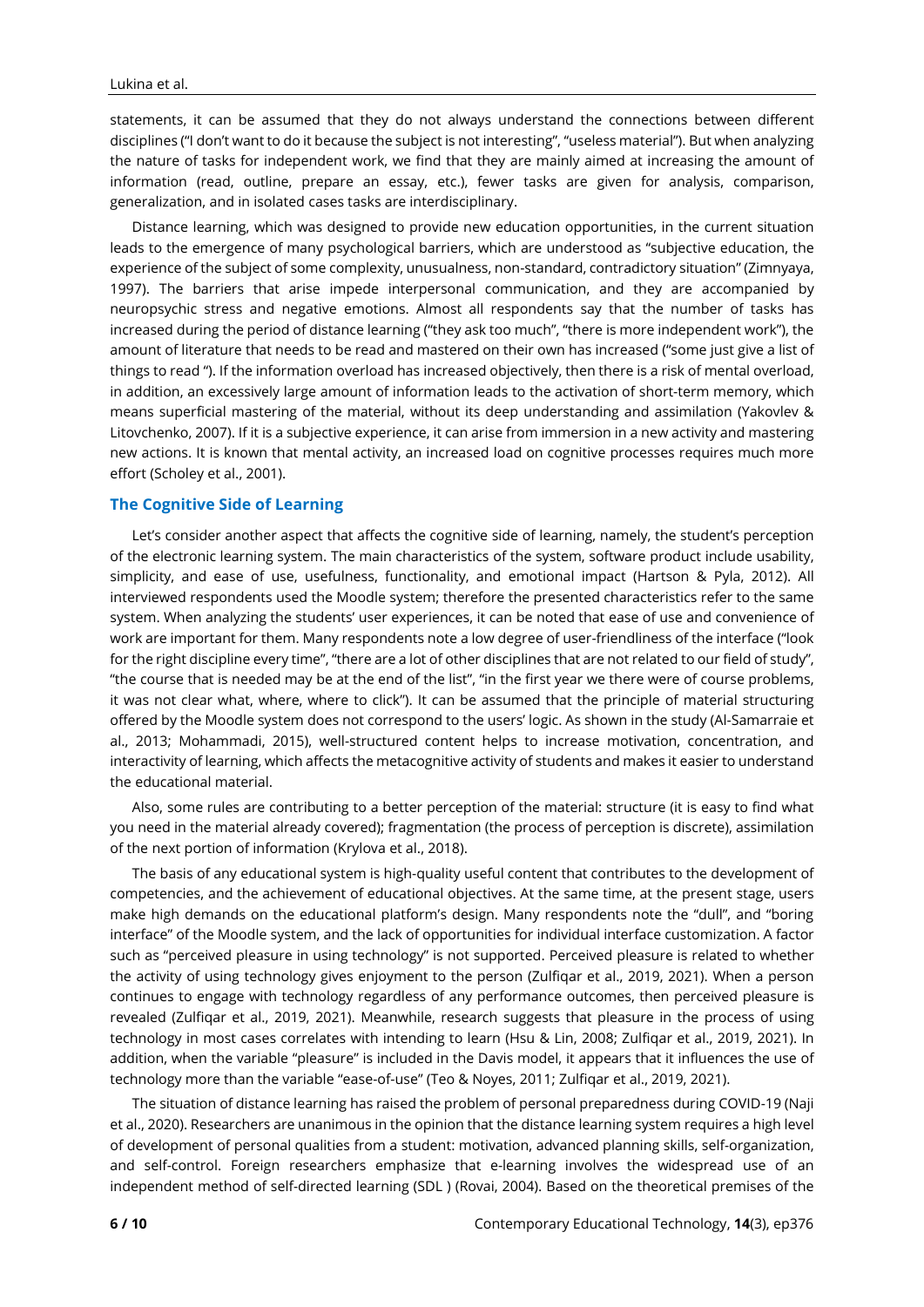Constructivism Philosophy, e-learning is recognized as an active information process, since knowledge generation is carried out through individual experience and interaction with the environment. Unlike objectivism, students are seen as active creators and creators of information.

Most of the respondents in our study are indicated to have a passive learning style, expecting clear instructions; it is quite difficult for students to readjust. Most of the surveyed students note procrastination ("yes, all the time you think that you need to do the tasks, but for some reason, it seems that I'll do it later, and then I'm reluctant to do it, and the deadlines for completing the task have passed", "the tasks are not interesting, there is always something more interesting"), inability to organize their work ("I don't know how to do everything, they ask so much", "when they studied, it was all clear: I came, unlearned, but now everything was somehow confused").

## **CONCLUSION**

Most of the respondents in our study indicated that the use of distance learning technologies would help reduce stress load, since students have the opportunity to choose a convenient learning schedule for themselves, adjusting it to the rhythm of their own life. In addition, with distance learning, communication is mediated, which increases objectivity during verification, the absence of criticism, and makes it possible to correct errors, and therefore reduce anxiety. Similarly, other technological applications such as mobile learning (Naciri et al., 2020), smartphone applications (Tawafak et al., 2021), virtual laboratory (Radhamani et al., 2021), remote laboratories (Abumalloh et al., 2021) will help students learning to overcome the difficulties of adopting distance education during the COVID-19 pandemic.

Thus, the analysis of the exploratory research results allows us to conclude that at the moment we are faced with the need not only and not so much a technical transition, but mainly to change the goals of education, tools, and results. From the point of view of students' acceptance of technologies, we can say that they cause them some difficulties associated with cognitive, emotional aspects, and interaction in a virtual environment. Learning creates anxiety and dissatisfaction. According to the TAM model, none of the components is satisfactory. Technologies are not perceived as easy to use, the assessment of the perceived usefulness of distance learning technologies is low, and students are rather skeptical about them.

**Author contributions: VL:** supervised, and devised the research idea and methodology, formal analysis. **TS:** investigation and writing—original draft preparation. **EN** and **NO:** data creation. Name who did want: writing—review, and editing. All authors contributed to the article and approved the final version of the article.

**Funding:** The authors received no financial support for the research and/or authorship of this article.

**Declaration of interest:** Authors declare no competing interest.

**Ethics statement:** Written informed consents were obtained from the participants of the study. Their participation was on a voluntary basis and their personal information is kept confidential.

**Acknowledgements:** We acknowledge the participants for their valuable time. The authors thank the reviewers for *their comments that helped* us to improve this paper.

**Data availability:** The raw data supporting the conclusions of this article will be made available by the authors, without undue reservation.

## **REFERENCES**

- Abumalloh, R. A., Asadi, S., Nilashi, M., Minaei-Bidgoli, B., Nayer, F. K., Samad, S., Mohd, S., & Ibrahim, O. (2021). The impact of coronavirus pandemic (COVID-19) on education: The role of virtual and remote laboratories in education. *Technology in Society*, *67*, 101728. <https://doi.org/10.1016/j.techsoc.2021.101728>
- Aismontas, B. B., & Udin Aktkher, M. (2013). Comparative analysis of personality characteristics of full-time and distance learning students (on the example of psychology students). *Psychological-Educational Studies*, *4*, 288-302.
- Al-Samarraie, H., Teo, T., & Abbas, M. (2013). Can structured representation enhance students' thinking skills for better understanding of e-learning content? *Computers & Education*, *69,* 463-473. <https://doi.org/10.1016/j.compedu.2013.07.038>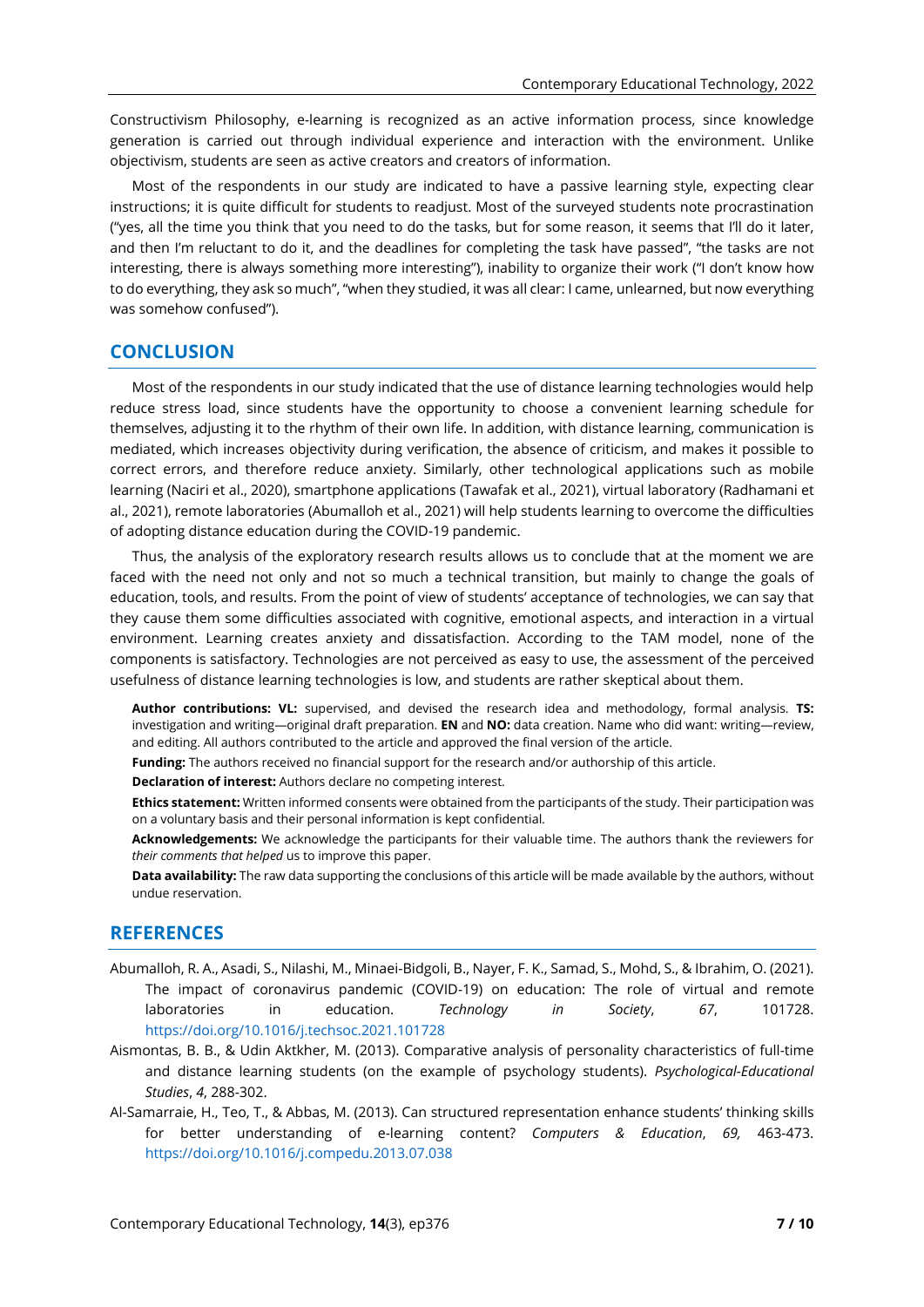- Davis, F. D. (1989). Perceived usefulness, perceived ease of use, and user acceptance of information technology. *MIS Quarterly*, *13*(3), 319-340. <https://doi.org/10.2307/249008>
- Davis, F. D., Bagozzi, R. P., & Warshaw, P. R. (1992). Extrinsic and intrinsic motivation to use computers in the workplace. *Journal of Applied Social Psychology*, *22*, 1111-1132. [https://doi.org/10.1111/j.1559-](https://doi.org/10.1111/j.1559-1816.1992.tb00945.x) [1816.1992.tb00945.x](https://doi.org/10.1111/j.1559-1816.1992.tb00945.x)
- DeLone, W. H., & McLean, E. R. (2003). Information systems success: The Quest for the dependent variable. *Information Systems Research*, *3,* 1-10. <https://doi.org/10.1287/isre.3.1.60>
- Fishbein, M., & Ajzen, I. (1975) *Belief, attitude, intention and behaviour: An introduction to theory and research*. Addison-Wesley.
- Gatan, P. R. G., Yangco, R., & Monterola, S. L. (2021). Relationships among environmental literacy, locus of control, and future orientation of STEM students in the Philippines. *Interdisciplinary Journal of Environmental and Science Education, 17*(4), e2250. <https://doi.org/10.21601/ijese/10984>
- Hartson, R., & Pyla, P. (2012). *The UX book*. Morgan Kaufmann.
- Hsu, C. L., & Lin, J. C. C. (2008). Acceptance of blog usage: The roles of technology acceptance, social influence and knowledge sharing motivation. *Information & Management*, *45*(1), 65-74. <https://doi.org/10.1016/j.im.2007.11.001>
- Kasatkina, O. V. (2010). Strategies for overcoming the learning difficulties for students in distance learning programs. *Psikhologicheskaya nauka i obrazovanie*, *5,* 5-12. <https://elibrary.ru/item.asp?id=15518119>
- Kirby, C. K. (2021). Determinants of undergraduates' environmental behavioural intentions and their links to socioscientific issues education. *Interdisciplinary Journal of Environmental and Science Education, 17*(2), e2231. <https://doi.org/10.21601/ijese/9335>
- Krylova, E. G., Kudakov, A. V., & Sinitsyna, M. A. (2018). Development of skills in active perception during distance learning of children and adolescents. *Sovremennye problemy nauki i obrazovaniya*, *3,* 144. <https://elibrary.ru/item.asp?id=35166960>
- Lazarenko, V. A., Prirodova, O. F., Nikishina, V. B., & Kuznetsova, A. A. (2018). Evaluation technology of the video lectures' effectiveness. *Professional'noe obrazovanie v Rossii i za rubezhom*, *1*(29), 45-52. <https://elibrary.ru/item.asp?id=32719220>
- Lomov, B. F. (1984). *Metodologicheskie i teoreticheskie problemy psikhologii*. Izd-vo.
- Marchuk, N. Yu. (2013). Psychological and pedagogical peculiarities of distance education. *Pedagogicheskoe obrazovanie v Rossii*, *4*, 78-85. <https://elibrary.ru/item.asp?id=20365172>
- Mohammadi, H. (2015). Investigating users' perspectives on e-learning: An integration of TAM and IS success model. *Computers in Human Behavior*, *45*, 359-374. <https://doi.org/10.1016/j.chb.2014.07.044>
- Moon, Ji-W., & Kim, Y. G. (2001). Extending the TAM for a World-Wide-Web context. *Information & Management*, *38*(4), 217-230. [https://doi.org/10.1016/S0378-7206\(00\)00061-6](https://doi.org/10.1016/S0378-7206(00)00061-6)
- Moyle, W. (2002). Unstructured interviews: challenges when participants have a major depressive illness. *Journal of advanced nursing*, *39*(3), 266-273. <https://doi.org/10.1046/j.1365-2648.2002.02273.x>
- Naciri, A., Baba, M. A., Achbani, A., & Kharbach, A. (2020). Mobile learning in higher education: Unavoidable Alternative during COVID-19. *Aquademia*, 4(1), ep20016. <https://doi.org/10.29333/aquademia/8227>
- Naji, K. K., Du, X., Tarlochan, F., Ebead, U., Hasan, M. A., & Al-Ali, A. K. (2020). Engineering students' readiness to transition to emergency online learning in response to COVID-19: Case of Qatar. *Eurasia Journal of Mathematics, Science and Technology Education, 16*(10), em1886. <https://doi.org/10.29333/ejmste/8474>
- Nestik, T. A. (2018). Socio-psychological predictors of person's attitudes toward new technologies. *Informatsionnoe Obshchestvo: Obrazovanie, Nauka, Kul'tura i Tekhnologii Budushchego*, *2,* 309-319. <https://elibrary.ru/item.asp?id=37082787>
- Ngo, T. D., Mashkin, N. A., Zakharova, V. L., Popova, O. V., & Lutskovskaia, L. (2021). Religious feeling and authenticity: Dialogues between William James and Bernard Lonergan. *XLinguae, 14*(3), 67-74. <https://doi.org/10.18355/XL.2021.14.03.07>
- Panferov, V. N., Vasil'eva, S. V., & Ivanov, A. S. (2018). The perception of the teacher's personality in the conditions of video. *Proceedings of the I th world conference «Gertsenovskie chteniya: psikhologicheskie issledovaniya v obrazovanii»* (pp. 333-339). Izdatel'stvo RGPU im. A.I. Gertsena.
- Qarkaxhja, Y., Kryukova, N. I., Cherezova, Y. A., Rozhnov, S. N., Khairullina, E. R., & Bayanova, A. R. (2021). Digital transformation in education: Teacher candidate views on mobile learning. *International Journal of Emerging Technologies in Learning, 16*(19), 81-93. <https://doi.org/10.3991/ijet.v16i19.26033>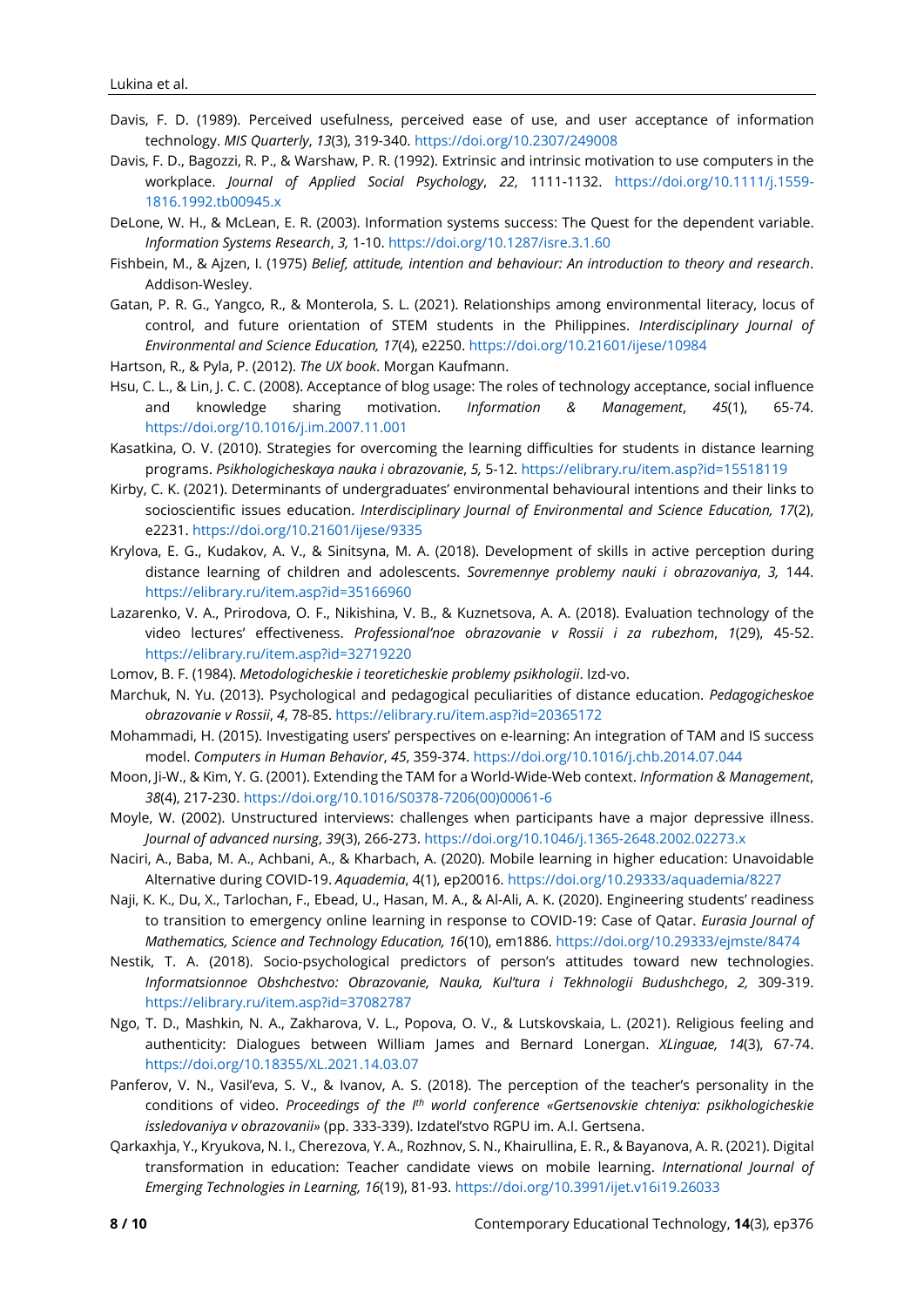- Radhamani, R., Kumar, D., Nizar, N., Achuthan, K., Nair, B., & Diwakar, S. (2021). What virtual laboratory usage tells us about laboratory skill education pre-and post-COVID-19: Focus on usage, behavior, intention and adoption. *Education and Information Technologies*, 1-19. <https://doi.org/10.1007/s10639-021-10583-3>
- Rovai, A. P. (2004). A constructivist approach to online college learning. *The Internet and Higher Education, 7*(2), 79-93. <https://doi.org/10.1016/j.iheduc.2003.10.002>
- Saade, R. G., Tan, W., & Nebebe, F. (2008). Impact of Motivation on intentions in online learning: Canada vs China. *The Journal of Issues in Informing Science and Information Technology, 5,* 137-49. <https://doi.org/10.28945/1001>
- Scholey, A. B., Harper, S., & Kennedy, D. O. (2001). Cognitive demand and blood glucose. *Physiology Behavior, 73*(4), 585-592. [https://doi.org/10.1016/S0031-9384\(01\)00476-0](https://doi.org/10.1016/S0031-9384(01)00476-0)
- Serebrennikova, N. A. (2015). On the socio-psychological problems of students in the electronic form of education in higher education. *World cultural, linguistic and political space: innovations in communication: Collection of scientific papers* (pp. 283-295). RUDN. <https://elibrary.ru/item.asp?id=25356427>
- Siemens, J. (2018). Connectivism: A learning theory for the digital age. *Interaktivnoe obrazovanie, 6,* 50-55. [https://interactiv.su/wp-content/uploads/2019/03/IO\\_6-1-interactive-1.pdf](https://interactiv.su/wp-content/uploads/2019/03/IO_6-1-interactive-1.pdf)
- Tawafak, R. M., Alfarsi, G., & Jabbar, J. (2021). Innovative smart phone learning system for graphical systems within COVID-19 pandemic. *Contemporary Educational Technology, 13*(3), ep306. <https://doi.org/10.30935/cedtech/10879>
- Teo, T., & Noyes, J. (2011). An assessment of the influence of perceived enjoyment and attitude on the intention to use technology among pre-service teachers: A structural equation modeling approach. *Computers & education*, *57*(2), 1645-1653. <https://doi.org/10.1016/j.compedu.2011.03.002>
- Tkáčová, H., Pavlíková, M., Tvrdoň, M., & Prokopyev, A. I. (2021). Existence and prevention of social exclusion of religious university students due to stereotyping. *Bogoslovni Vestnik, 81*(1), 199-223. <https://doi.org/10.34291/BV2021/01/Tkacova>
- Tovar-Gálvez, J. C. (2021). Bringing environmental education to the curriculum: Practical elements emergent from teaching experiences and research. *Interdisciplinary Journal of Environmental and Science Education, 17*(3), e2236. <https://doi.org/10.21601/ijese/9606>
- Tseng, C.-J., & Chen, T.-C. (2020). Impact of web-based teaching on the learning performance of education and training in the service industry during COVID-19. *Contemporary Educational Technology, 12*(2), ep277. <https://doi.org/10.30935/cedtech/8581>
- Tugun, V., Bayanova, A. R., Erdyneeva, K. G., Mashkin, N. A., Sakhipova, Z. M., & Zasova, L. V. (2020). The opinions of technology supported education of university students. *International Journal of Emerging Technologies in Learning, 15*(23), 4-14. <https://doi.org/10.3991/ijet.v15i23.18779>
- Usak, M., Masalimova, A. R., Cherdymova, E. I., & Shaidullina, A. R. (2020). New playmaker in science education: COVID-19. *Journal of Baltic Science Education, 19*(2), 180-185. <https://doi.org/10.33225/jbse/20.19.180>
- Venkatesh, V. (2000). Determinants of perceived ease of use: Integrating control, intrinsic motivation, and emotion into the technology acceptance model. *Information Systems Research*, *11*, 342-365. <https://doi.org/10.1287/isre.11.4.342.11872>
- Venkatesh, V., Thong, J. Y. L., & Xu, X. (2012). Consumer acceptance and use of information technology: Extending the unified theory of acceptance and use of technology. *MIS Quarterly*, *36*(1), 157-178. <https://doi.org/10.2307/41410412>
- Wan, Z., Wang, Y., & Haggerty, N. (2008). Why people benefit from E-learning differently: The effects of psychological processes on e-learning outcomes. *Information & Management, 45*(8), 513-521. <https://doi.org/10.1016/j.im.2008.08.003>
- Wang, C., & Zhao, H. (2020). The impact of COVID-19 on anxiety in Chinese university students. *Frontiers in Psychology, 11*, 1168. <https://doi.org/10.3389/fpsyg.2020.01168>
- Wang, C., Zhao, H., & Zhang, H. (2020) Chinese college students have higher anxiety in new semester of online learning during COVID-19: A machine learning approach. *Frontiers in Psychology, 11*, 587413. <https://doi.org/10.3389/fpsyg.2020.587413>
- Yakovlev, B. P., & Litovchenko, O. G. (2007). Mental strain and modern education. *Psikhologicheskaya nauka i obrazovanie, 12*(4), 16-22. <https://elibrary.ru/item.asp?id=9926119>